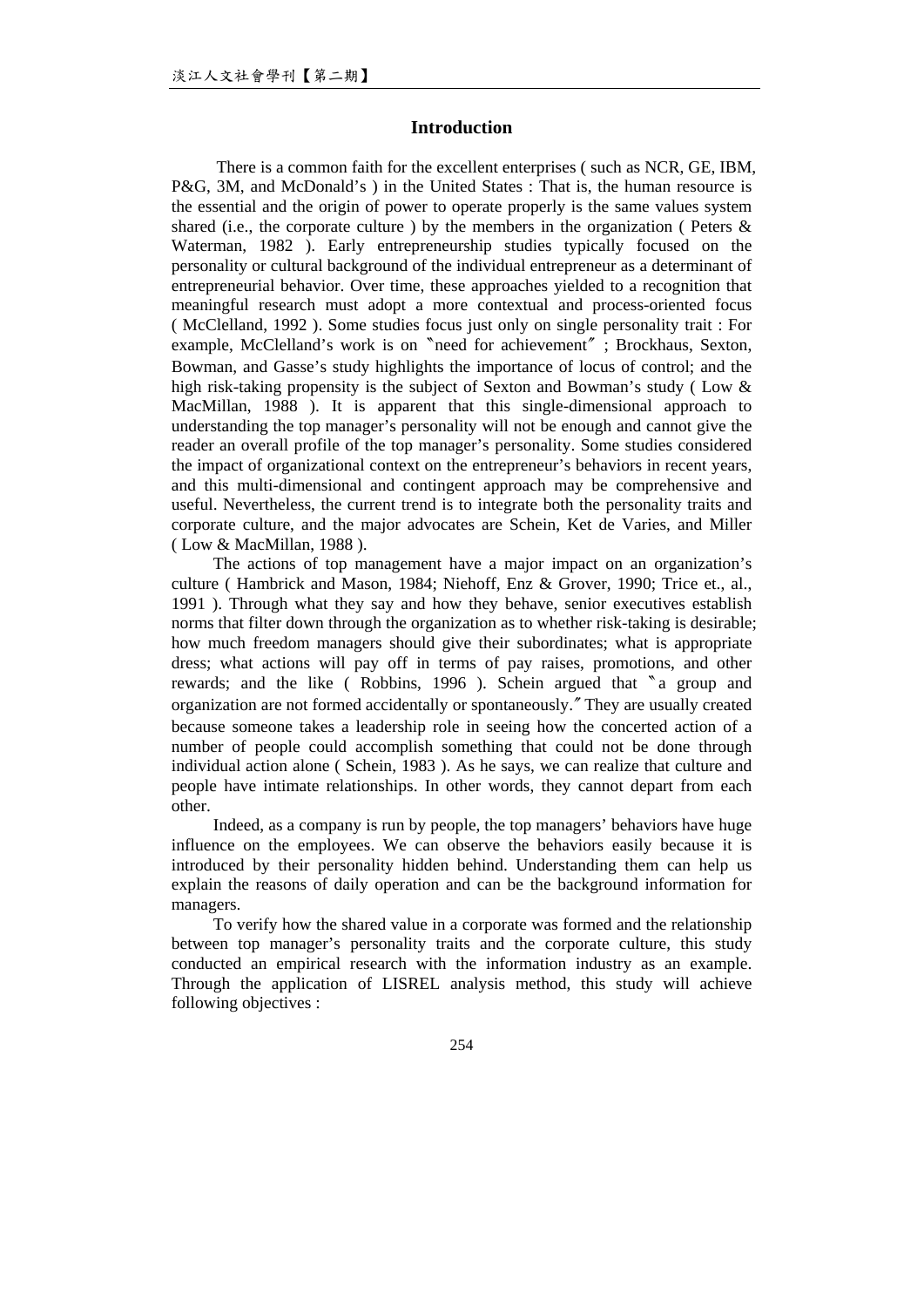- 1. To access the causal relationship between the top manager's personality traits and corporate culture,
- 2. To offer people who want to start a new career the ways to self-examination,
- 3. To show an empirical evidence for researchers in this field.

# **Literature Review**

## **Top Managers' Personality Traits**

We have considered four dimensions ( or variables ) to measure the top managers' personality traits that are expected to influence the corporate culture. 1. *Type A behavior*. The research of Type A behavior arose from Friedman and Rosenaman's observation for patient with heart disease in 1950. This topic had not attracted researchers' interest until 1970. The individuals with this kind of personality traits are different from others in many aspects. 〝Under appropriate stimulus conditions, the subjects of Type A behavior have generally been found to be more likely than type B counterparts to exhibit competitiveness, impatience, aggressiveness, irritation, and hostility ( Rosenman, 1991, p.3 ).〞Friedman and Rosenman (1974) thought that a Type A individual is "aggressively involved in a chronic, incessant struggle to achieve more and more in less and less time, and if required to do so, against the opposing efforts of other things or other persons (derived from Robbins, 1996, p.102).〞

Hence, we can get the key points about this kind of trait; that is, time urgency and competitive achievement striving, impatience or time urgency and aggression or hostility. From the characteristics of Type A behavior, we can observe that people with these character have the following behaviors (Robbins, 1996, p.102):

- (1) are always moving, walking, and eating rapidly,
- (2) feel impatient with the rate at which most events take place;
- (3) strive to think or do two or more things simultaneously,
- (4) cannot cope with leisure time, and
- (5) are obsessed with numbers, measuring their success in terms of how much of everything they acquire.

By empirical study, Matthews found that the one with Type A behavior pattern would often occupy a higher position in an organization, gets more rewards from work, and promotes faster (Matthew, 1982).

2. *Locus of Control*. Locus of control refers to the belief held by individuals that they can largely determine their fate through their own behavior (Low & MacMillan, 1988). In other words, locus of control refers to the degree to which people believe they are masters of their own fate and it can be divided into two items; that is, internal and external. Those who believe that the bad result may be due to fate or chance may be attributed to 〝externals〞. Oppositely, if they consider themselves as the masters of their fate, they are called 〝internals〞(Rotter, 1966). There are some difference between internals and externals in a job context. The internals show less satisfied with their jobs and higher absenteeism rates, more alienated from the work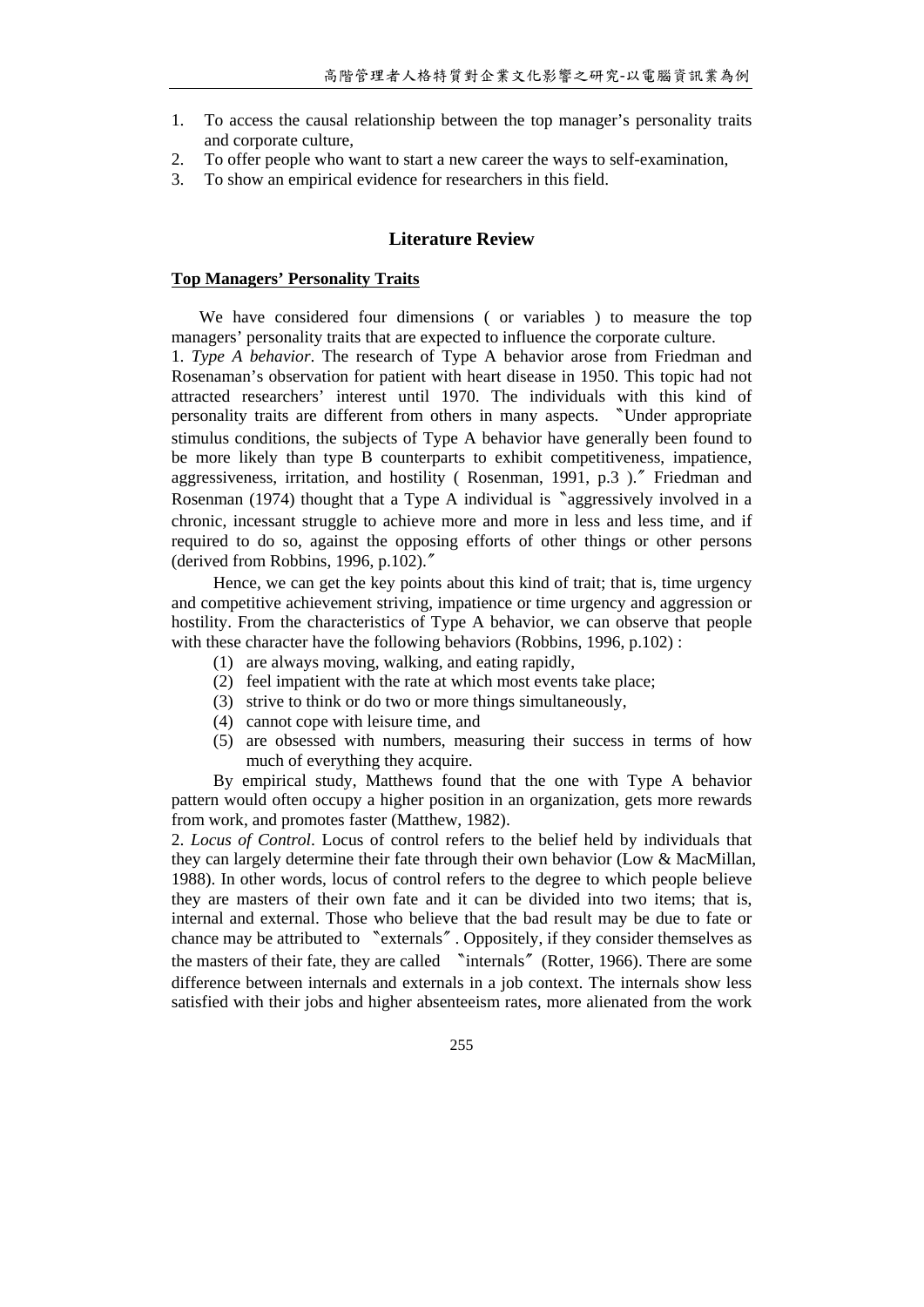setting and less involved in their jobs (Spector, 1982; Blau,1987).

Generally speaking, that internals have good performance on job. Internals always search all information with effort for making their decisions and they are more encouraged to achieve their goal and try to control their environment to some degree. However, externals are willing to obey rules and follow direction coming from others.

The internals can do a good job in complicated affairs, including most managerial and professional work, which need more information processing and learning. Furthermore, the internals adapt for jobs with the quality that need initiative and independence of action. Oppositely, it is good for the externals to have well structured and routine work and follow the way of others.

3. *Need to Achieve*. People who have high desire to overcome difficulties often have the character of 〝need to achieve〞. Need to achieve (nAch) means that one who strives continually to do things better (Robbin,1996). An individual with a high nAch is characterized by (a) taking personal responsibility for decisions (b) setting goals and accomplishing them through their efforts, and ( c ) having a desire for feedback (Low & MacMillan, 1988). McClelland's work on 〝 need for achievement〞and an empirical study to the 150 successful Michigan entrepreneurs conducted by Collins, Moore and Unwalla were early works that started a prolific stream of personality-based entrepreneurship research. Later, Brockhaus, Gasse, Martin, and Sexton and Bowman have provided review of this psychological/personality-based literature (Low & MacMillan, 1988).

How can you tell who has the nAch on the job? The high nAch people can do well in intermediate difficult jobs, expect rapid performance feedback, and allow them to have control over their results (Miner,1980). Individuals with high nAch may do well in jobs such as sales, professional sports, or management rather than do routine and non-skill works, such as assembly line or clerical work. To sum up, the work suits for the persons with high nAch must be with challenge, feedback, and responsibility.

4. *Risk-taking Propensity*. Brockhaus defined the risk-taking propensity as 〝perceived probability of receiving the rewards〞associated with the sucessul outcome of a risky situation by using Kogan and Wallach's choice dilemmas questionnaire (Lupkin & Dess, 1996). Risk-taking propensity is a general psychological disposition; that is individuals are inclined to varying degrees to take risks and that this tendency is generalizable across situations and types of risks. A manager who has high risk-taking propensity would make decision with less information than the one with low risk-taking propensity.

The risk of an enterprise is composed of three components, the general risk-taking propensity, the perceived probability and failure for a specific venture, and the perceived consequences of failure. In this study, we focus on 
<sup>h</sup>the general risk-taking propensity〞and define risk-taking propensity as perceived probability of receiving the rewards associated with the successful outcome of a risky situation which is the same as the definition as Brockhaus (Brockhaus,1980).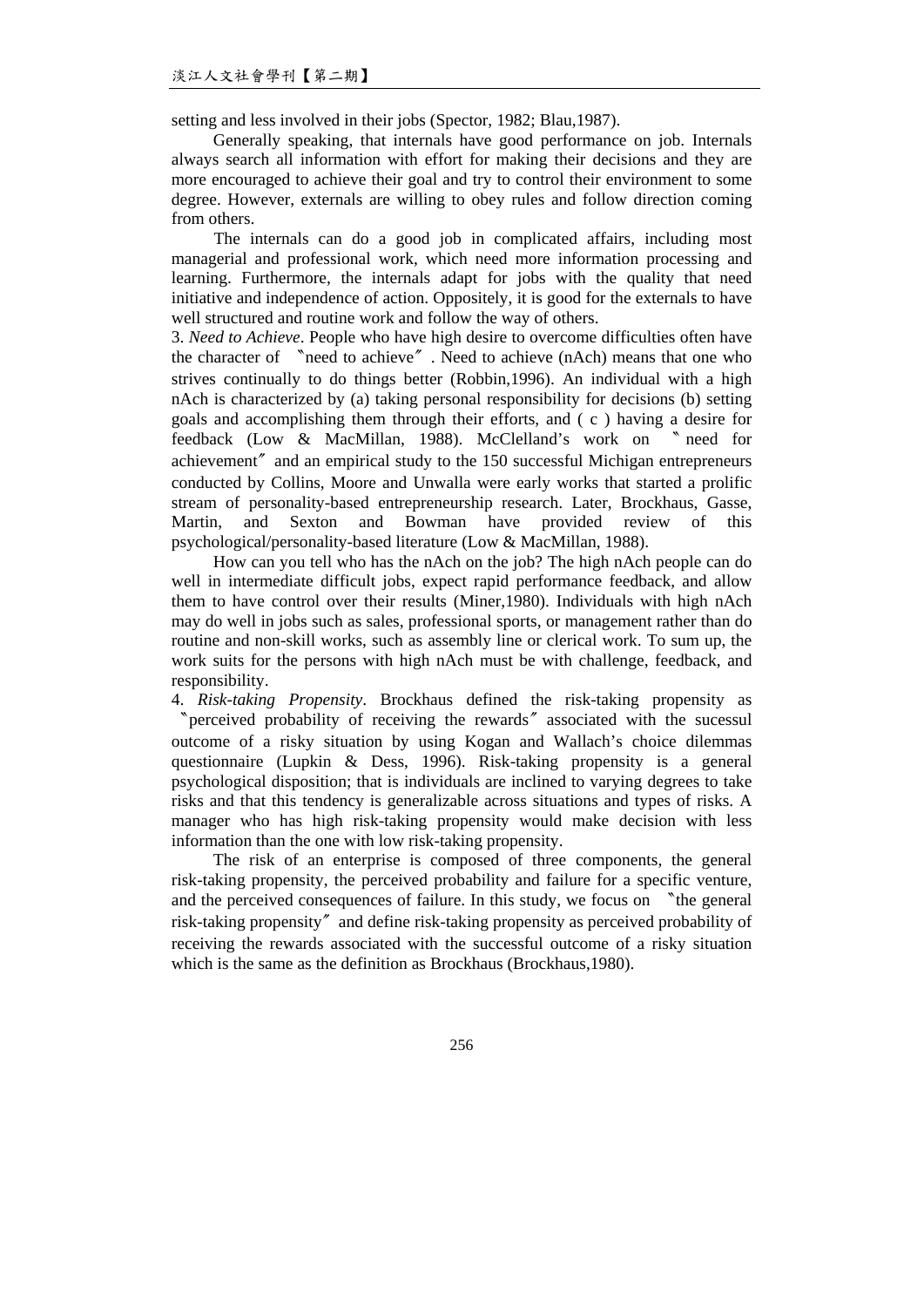# **Corporate Culture**

Schein points out that culture is 〝a pattern of basic assumptions invented, discovered, or developed by a given group as it learns to cope with its problems of external adaptation and internal integration that has worked well enough to be considered valid and, therefore, to be taught to new members as the correct way to perceive, think, and feel in relation to those problems.〞(Schein, 1985, p.9) Culture is composed of :

- (1) Values and assumptions which prescribe what is important.
- (2) Beliefs on how things work.
- (3) Behavioral norms—a set of attitudes that are easier to decipher than values and assumptions.

1. *Forming Process of Corporate Culture*. The original culture comes from the founder's philosophy. It strongly influences the criteria used in hiring. The actions of the current top management set the general climate of what is acceptable behavior and what is not. How employees are to be socialized will depend on both the degree of success achieved in matching new employees' values to those of the organization's in the selection process and on top managements' preference for socialization methods (Robbins, 1998). Figure 1 depicts the process of an organization cultures formed.



Figure 1 The Forming Process of Organization Cultures

Source : Robbins, S.P., Organization Behavior, 8th ed., NJ: Prentice-Hall International, 1998, p.610.

2. *Tyeps of Corporate Culture*. Several scholars have tried to find out typologies of corporate cultures in order to identify different kinds of cultures and determine the cultural dimensions that contribute to successful strategy formulation and implementation. For example, Deal and Kennedy (1982) categorized four types of culture-〝bet your company〞,〝tough guy/macho〞,〝work hard/play hard〞, and 〝process〞—according to following two dimensions : (1)the degree of risk associated with the company's activities (2) the speed at which the companies or their employees get feedback on whether decisions or strategies are successful; Reimann and Wiener also separated cultures into four types  $-$  "strategic", 〝chauvinistic〞,〝entrepreneurial〞, and〝exclusive〞—based on two dimensions :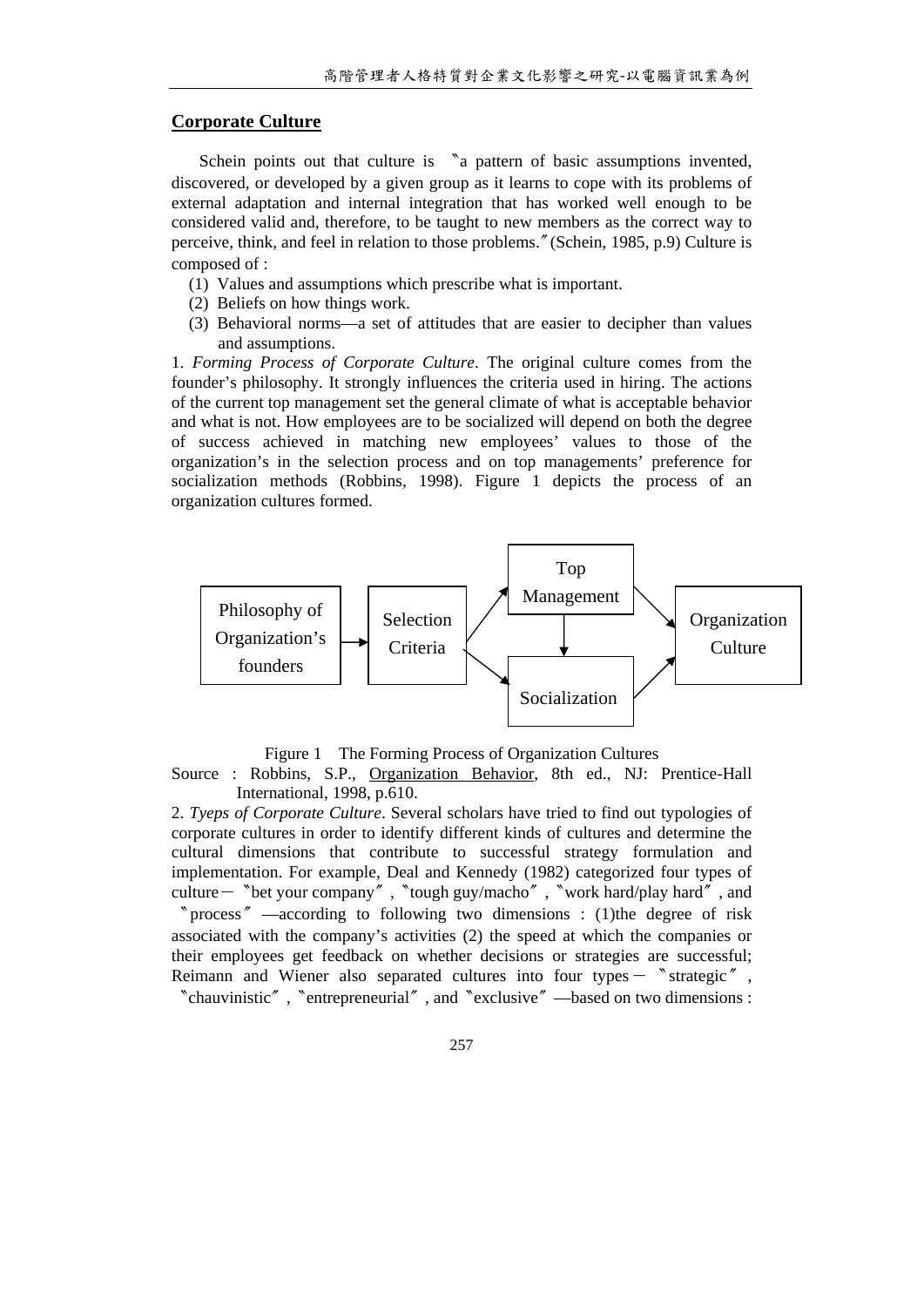functional and elitist (derived from Fleet et., al., 1991); and the Wallach (1983) typology includes three types- 〝bureaucratic〞, 〝innovative〞, and 〝supportive〞; additionally, Woodward proposed three kinds of culture  $\degree$  production  $\degree$  , 〝bureaucratic〞, and 〝professional〞(derived from Lin,1994).

This study adopts the Wallach typology, and the descriptive definitions are (Wallach, 1983) :

- (1) Bureaucratic culture : Bureaucratic culture generally exists in a hierarchical organization with clear statement of responsibility and delegation. Work itself is systematized and fix. This kind of culture is generally established on the bases of control and power. The enterprise with it is often stable, cautious, and mature.
- (2) Innovative culture : The employees with entrepreneurship or ambition can succeed easier than ones without such a characteristic or trait. The nature of work is usually more creative and full of risk.
- (3) Supportive culture : Supportive culture is a kind of open style, harmonious working environment. Members in this organization is like in a family. There are high support, fair, encouraging open mind, and a relation-oriented working environment.

# **Relationships between top Manager's Personality and Corporate Culture**

Plenty of evidences show that the leaders, not necessarily founders, are important determinants of culture in organizations. The leader is the person who actively moulds the organization's image for both internal and external consumption and who suffuses it with a sense of direction. Schein, one of the most authoritative writers on the subject, believes that leaders and culture are as interdependent as to be two sides of the same coin and that it is possible that the only thing of real importance the leaders do is to create and manage culture and that the unique talent of leaders is their ability to work with culture (Anthony, 1994). As top managers are playing the important role as leaders in the business activity, they are one of the key determinants for the survival of the corporate by the way of solving the internal integration and external adaptation problems. It can be seen easily the essence of top managers –personality– has huge influence on corporate culture.

The question of what are the personality traits of top managers is still an unsolved problem and leaves researchers much space to study. Such traits as internal locus of control, achievement need, risk-taking propensity, and so on, are of interest to many people. They produces different outlines as using various assumptions and methodology, from case studies to large scale surveys. Low and MacMillan (1988) proposed the need to achievement, locus of control, and risk-taking propensity as the representative personalities of the top managers. Begley's research used Type A behavior as one of the personality traits (Begley, 1995). In sum, this study selects four personality traits–locus of control, type A behavior, need to achieve, and risk-taking propensity –as the research variables.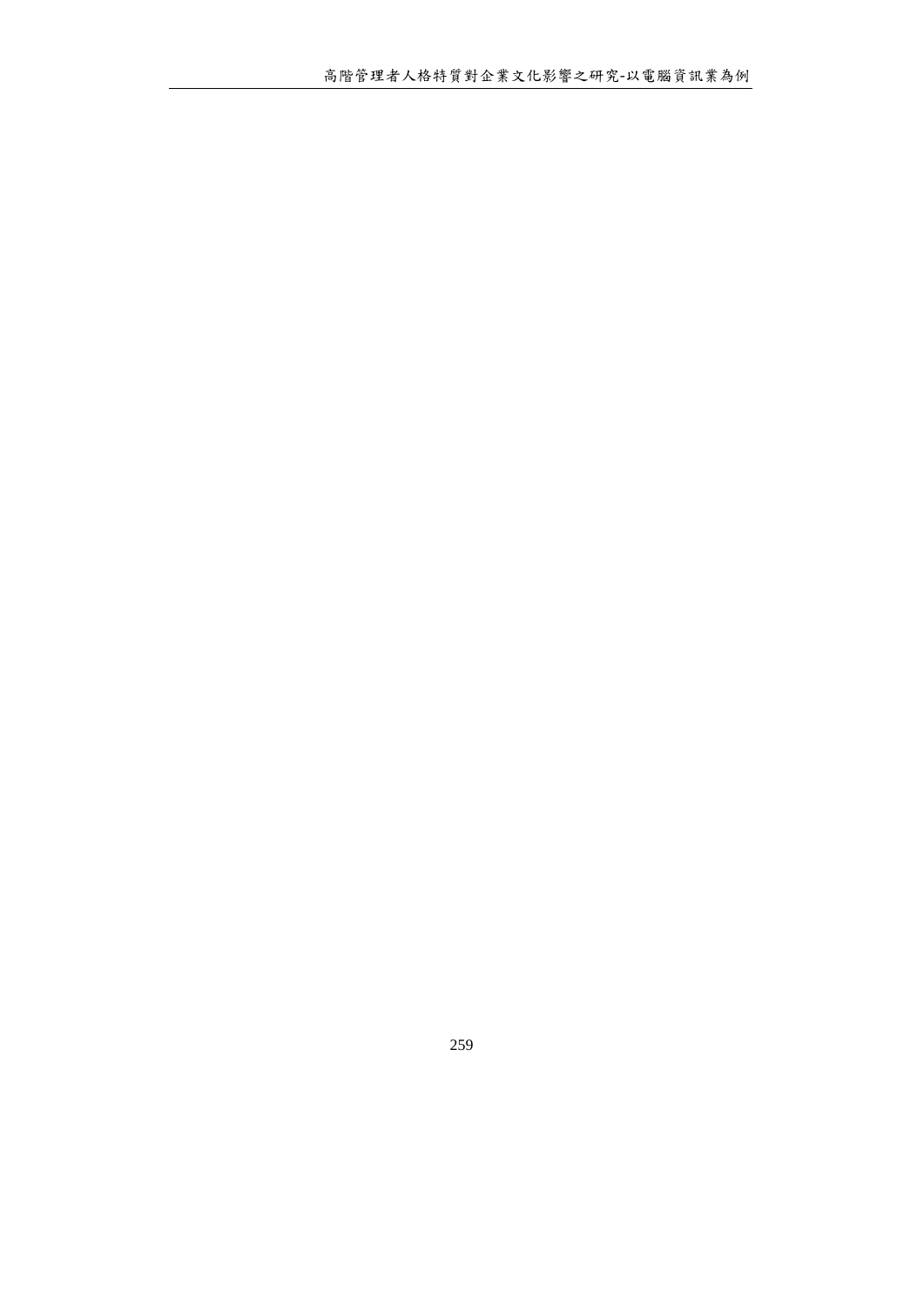# **Research Method**

# **Research Framework**

After Reviewing the related literature, the research framework used in this study is presented as Figure 2. The framework shows the relationships between four top manager's personality straits and three kinds of corporate culture. Each arrow in the framework means that the possible trait which will influence the relative culture.

## **Variables Measurement/Operational Definition**

The descriptive definitions of the variables used in this study had been presented in the section of literature review, this section describes how the variables will be measured. Table 2 shows the representative notations and measurements of exogenous and endogenous variables.



Figure 2 Research Framework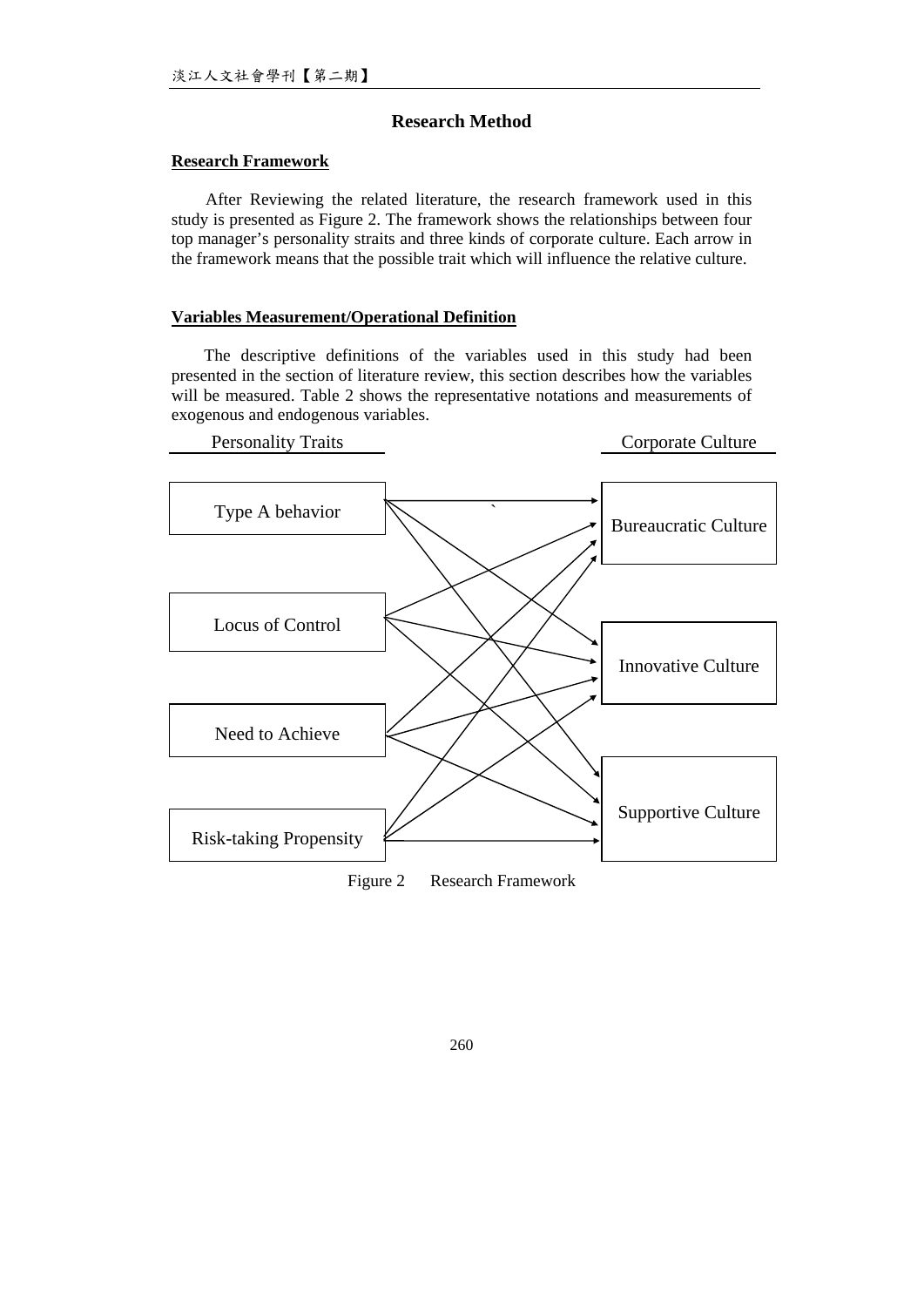|           | Variable                    | Measurement (Operational Definition with 5 Points Likert Scale)                                |  |  |
|-----------|-----------------------------|------------------------------------------------------------------------------------------------|--|--|
| $\xi_1$ : | TPAB(Type A behavior)       |                                                                                                |  |  |
|           | $X_1$ : Time Urgency        | Measured by 3 items:                                                                           |  |  |
|           |                             | 1. If I can't finish my work on duty, I will work over time or                                 |  |  |
|           |                             | take it home.                                                                                  |  |  |
|           |                             | 2. I will prepare schedule and set deadline.                                                   |  |  |
|           |                             | 3. I often try to do two or more things simultaneously.                                        |  |  |
|           | $X_2$ : Competitive         | Measured by 3 items :                                                                          |  |  |
|           | Achievement                 | 1. I feel guilty when I have nothing to do.<br>2. I like competition and consider I would win. |  |  |
|           | Striving                    |                                                                                                |  |  |
|           |                             | 3. I will take sedative when I get insomnia.                                                   |  |  |
|           | $X_3$ : Impatience          | Measured by 2 items :<br>1. I speak, eat and move fast.                                        |  |  |
|           |                             |                                                                                                |  |  |
|           |                             | 2. I lose my temper easily.                                                                    |  |  |
|           | X <sub>4</sub> : Aggression | Measured by 2 items :<br>1. I have hostility and aggression toward foe.                        |  |  |
|           |                             |                                                                                                |  |  |
|           |                             | 2. I feel that my achievement would not be praised.                                            |  |  |
| $\xi_2$ : | LOC(Locus of Control)       |                                                                                                |  |  |
|           | $X_5$ : Locus of Control    | Measured by 10 items with paired forced selection                                              |  |  |
|           |                             | sentences.(Omitted here, please contact this author if necessary.)                             |  |  |
| $\xi_3$ : | NACH(Need to Achieve)       |                                                                                                |  |  |
|           | $X_6$ : Mastery             | Measured by 4 items:                                                                           |  |  |
|           |                             | 1. I'd rather do easy things which make me confident than                                      |  |  |
|           |                             | challenge and difficult ones.                                                                  |  |  |
|           |                             | 2. I like to work under an environment that need skill.                                        |  |  |
|           |                             | 3. If I am not familiar with something, I will try to master it                                |  |  |
|           |                             | than do the familiar one.                                                                      |  |  |
|           |                             | 4. I will struggle consistently when I am responsible for a                                    |  |  |
|           |                             | work.                                                                                          |  |  |
|           | $X_7$ : Work Orientation    | Measured by 4 items:                                                                           |  |  |
|           |                             | 1. It is important for me to perform well at work.                                             |  |  |
|           |                             | 2. I am satisfied when I do things well.                                                       |  |  |
|           |                             | 3. When the group to which I belong makes plan to have an                                      |  |  |
|           |                             | activity, I'd like to conduct than be conducted.                                               |  |  |
|           |                             | 4. Even though my performance in job is not so good                                            |  |  |
|           |                             | compared with others, I'll be satisfied when I do better                                       |  |  |
|           |                             | than before.                                                                                   |  |  |

Table 1 The Notations and Measurements of Variables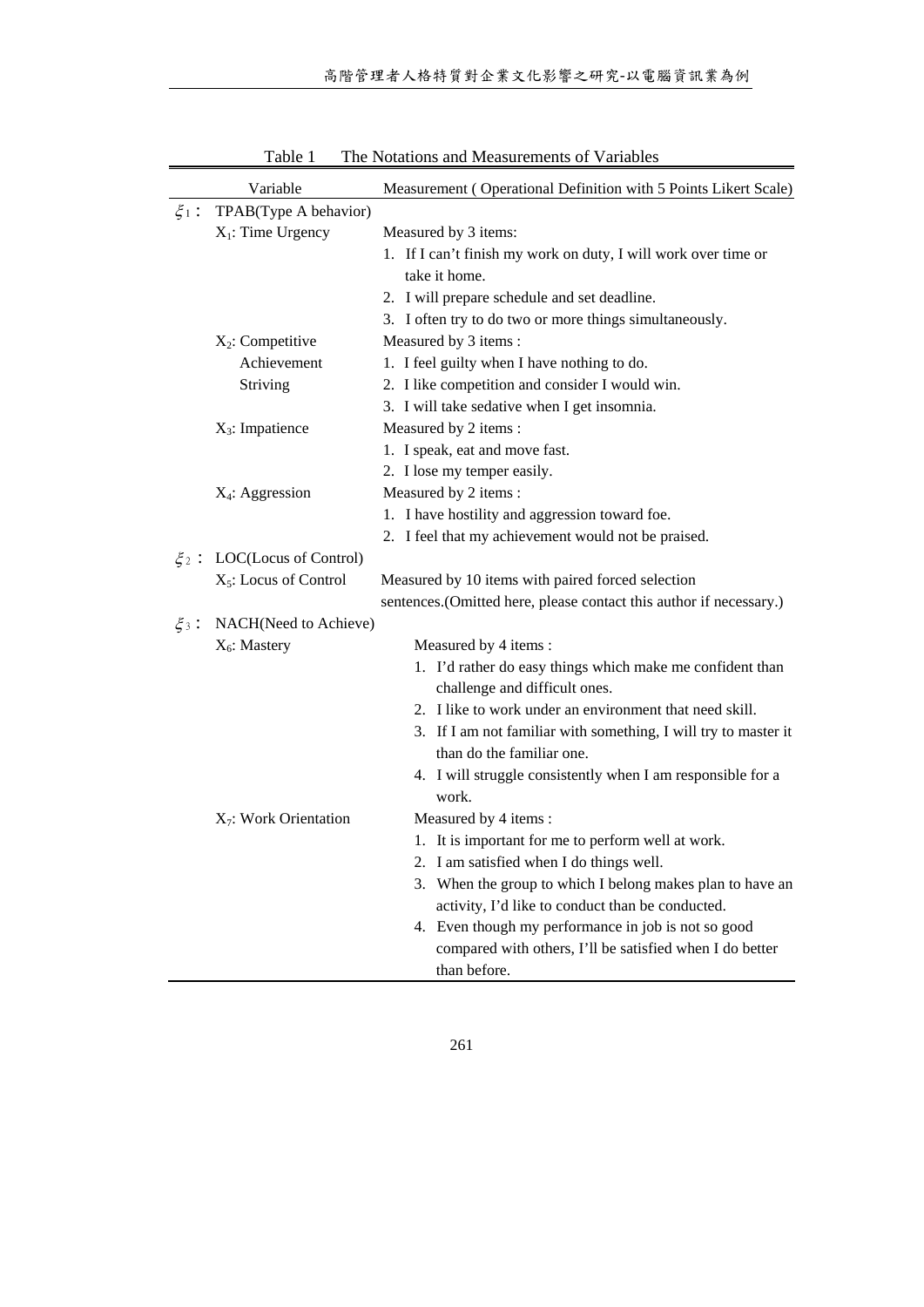|            | «continued»                                      |                                                                                                                |  |  |  |  |
|------------|--------------------------------------------------|----------------------------------------------------------------------------------------------------------------|--|--|--|--|
|            | $X_8$ : Competitiveness<br>Measured by 2 items : |                                                                                                                |  |  |  |  |
|            |                                                  | 1. I like to work in a competitive environment.                                                                |  |  |  |  |
|            |                                                  | 2. One of the origin of my preasure comes from                                                                 |  |  |  |  |
|            |                                                  | improvement of my past performance.                                                                            |  |  |  |  |
|            | X <sub>9</sub> : Personal Unconcern              | Measured by 2 items :                                                                                          |  |  |  |  |
|            |                                                  | 1. I feel that to have good relationship between colleagues<br>is more important than performance.             |  |  |  |  |
|            |                                                  | 2. I avoid talking about my achievement because it will<br>cause other's jealousy.                             |  |  |  |  |
| $\xi_4$ :  | RISK(Risk-taking Propensity)                     |                                                                                                                |  |  |  |  |
|            | $X_{10}$ : Risk-taking Propensity                | Measured by 2 items with short case. (Omitted here, please<br>contact this author if necessary.)               |  |  |  |  |
| $\eta$ :   | <b>BU(Bureaucratic Culture)</b>                  |                                                                                                                |  |  |  |  |
|            | $Y_1$ : Hierarchical Organization                | Measured by following item:                                                                                    |  |  |  |  |
|            |                                                  | The employees of your company put emphasis on the<br>details of working process.                               |  |  |  |  |
|            | Y <sub>2</sub> : Clear Statement of              | Measured by following item:                                                                                    |  |  |  |  |
|            | Responsibility and<br>Delegation                 | Members in company communicate each other via<br>formal structure.                                             |  |  |  |  |
| $\eta_2$ : | <b>INO</b> (Innovative Culture)                  |                                                                                                                |  |  |  |  |
|            | $Y_3$ : Creative and Full of                     | Measured by following item:                                                                                    |  |  |  |  |
|            | <b>Risk Work</b>                                 | The company encourages employees to try new things.                                                            |  |  |  |  |
|            |                                                  | The evaluation of performance would not be influenced<br>by failures.                                          |  |  |  |  |
| $\eta$ 3:  | SUP(Supportive Culture)                          |                                                                                                                |  |  |  |  |
|            | Y <sub>4</sub> : Open Style, Harmonious          | Measured by following item:                                                                                    |  |  |  |  |
|            | <b>Working Environment</b>                       | The cost of decision making is very high.                                                                      |  |  |  |  |
|            | Y <sub>5</sub> : Family Like Style               | Measured by following item:                                                                                    |  |  |  |  |
|            |                                                  | The company requires employees taking responsibility<br>$\bullet$<br>for risk and making decision immediately. |  |  |  |  |
|            | $Y_6$ : Encouraging Open                         | Measured by following item:                                                                                    |  |  |  |  |
|            | Mind, and a                                      | The company emphasizes participation and job sharing.                                                          |  |  |  |  |
|            | Relation-oriented                                |                                                                                                                |  |  |  |  |
|            | <b>Working Environment</b>                       |                                                                                                                |  |  |  |  |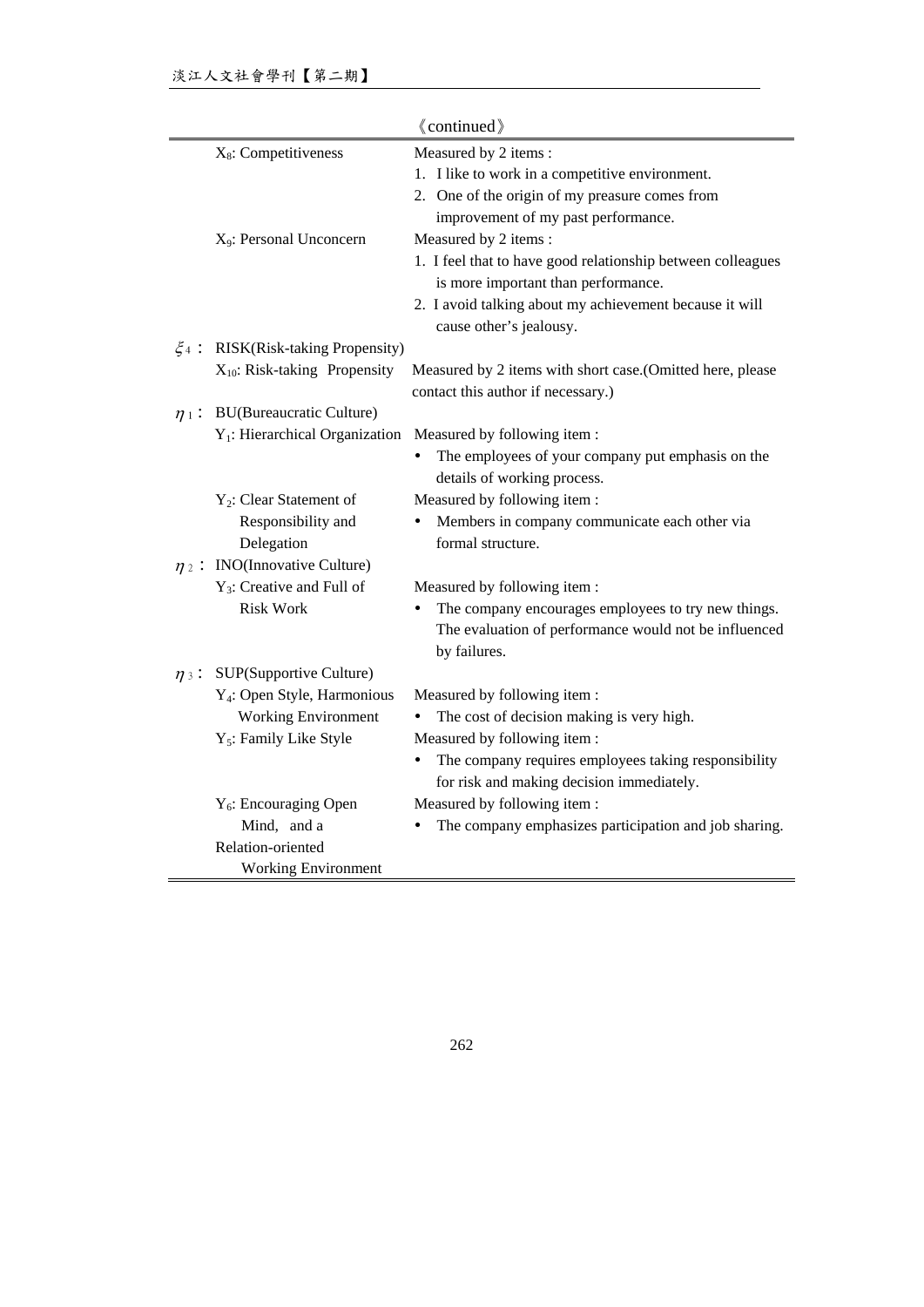#### **Research Hypotheses**

The twelve hypotheses showing the effect of personality traits on corporate cultures as formed as follows:

- $H_1$ : The relationship between Type A behavior and corporate culture is positive.
	- $H_{1a}$  Type A behavior is positively related to Bureaucratic Culture.
	- $H_{1b}$  Type A behavior is positively related to Innovative Culture.
	- $H_{1c}$  Type A behavior is positively related to Supportive Culture.
- $H<sub>2</sub>$ : The relationship between Locus of Control and corporate culture is positive.
	- $H<sub>2a</sub>$  Locus of Control is positively related to Bureaucratic Culture.
	- $H_{2b}$  Locus of Control is positively related to Innovative Culture.
	- $H_{2c}$  Locus of Control is positively related to Supportive Culture.
- H3: The relationship between Need to Achieve and corporate culture is positive.
	- $H_{3a}$  Need to Achieve is positively related to Bureaucratic Culture.
	- $H_{3b}$  Need to Achieve is positively related to Innovative Culture.
	- $H_{3c}$  Need to Achieve is positively related to Supportive Culture.
- H4: The relationship between Risk-taking Propensity and corporate culture is positive.
	- $H_{4a}$  Risk-taking Propensity is positively related to Bureaucratic Culture.
	- H4b Risk-taking Propensity is positively related to Innovative Culture.
	- $H_{4c}$  Risk-taking Propensity is positively related to Supportive Culture.
- H5: There is no significant correlation among the Bureaucratic Culture, Innovation Culture, and Supportive Culture.

#### **Questionnaire Design and Data Collection**

#### *Questionnaire design*

*Corporate Culture*. This study measured the three dimensions of corporate culture by using 6 of the 15 items on the Lin's thesis(Lin, 1994). Each item was cast on a 5-point scale that ranged from very agree (5) to very disagree (1). A higher score for the sum of item 1 and 2 indicates that the corporate culture is more bureaucratic; a higher score for item3 indicates that the corporate culture is more innovative; a higher score for sum of item 4, 5, and 6 indicates that the corporate culture is more innovative. Lin reported that the factor loadings are  $:(a)$  0.77 for item 1 and 0.83 for item 2 in bureaucratic culture measurement, (b) 0.68 for item 3 in innovative culture measurement, and (c) 0.63 for item 4, 0.77 for item5, 0.81 for item 6 in supportive culture.

As for the reliability, the Cronbach  $\alpha$  of bureaucratic culture and supportive culture is 0.86 and 0.78 separately.

*Locus of Control*. This study measured locus of control, using ten items on Lin's thesis(Lin, 1984). First, the respondent chooses one sentence (a or b) form each item; then, select one alternatives from two, "close" and "very close". A higher score indicated a perception of greater external locus of control. The internal consistency,  $\alpha$  coefficient, is 0.74.

*Type A behavior*. This study used 11 of 20 items on Type A/B Inventory to measure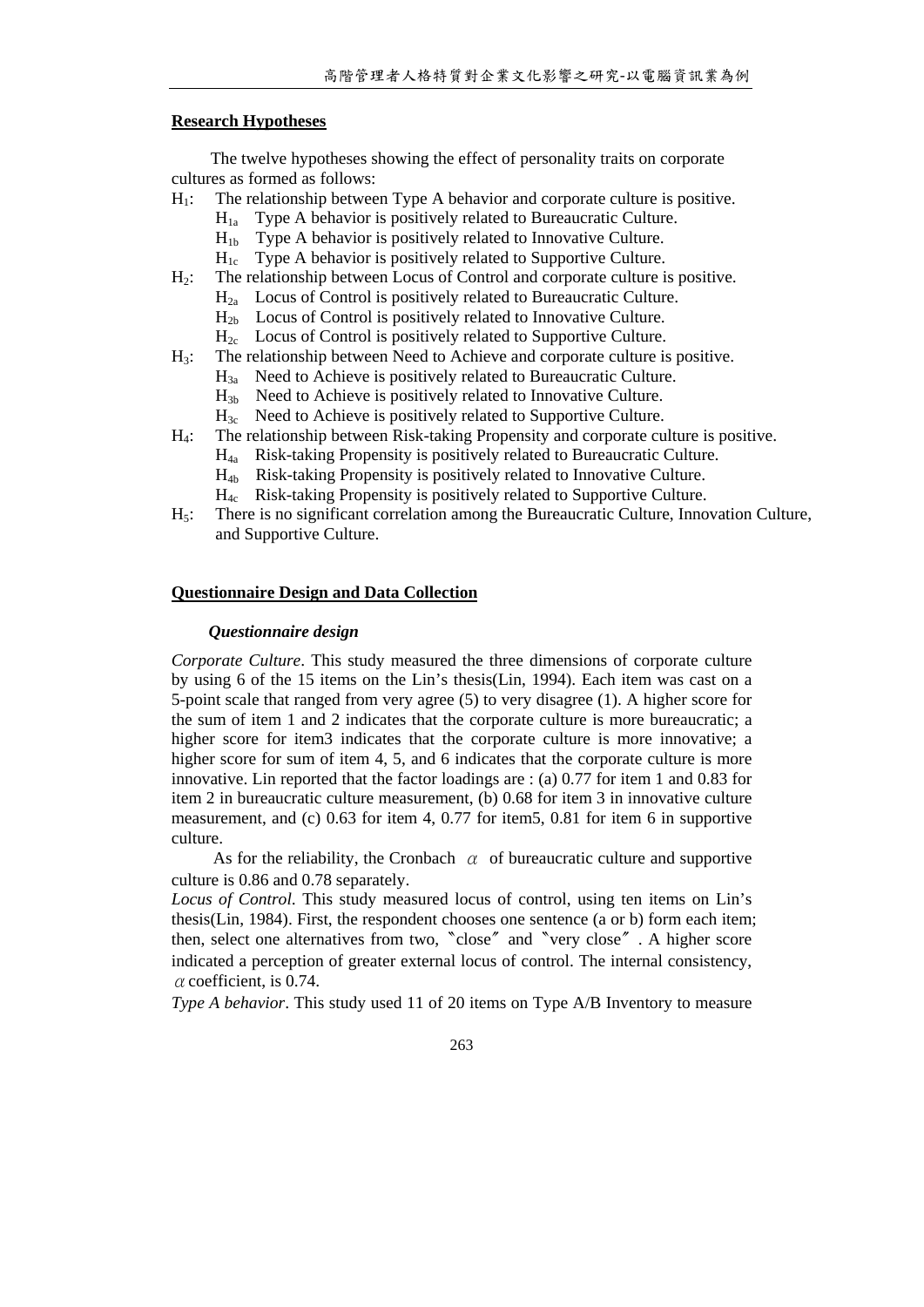the Type A behavior (Cheng, 1985). Each item was cast on a 5-point scale that ranged from always (5) to seldom (1). A higher score indicate the respondent has type A behavior pattern. The internal consistency,  $\alpha$  coefficient, is 0.79.

*Need to Achieve*. This study used 12 of 23 items on The work and Family Orientation Questionnaire to measure the need to achieve (Cheng, 1981). Each item was cast on a 5-point scale that ranged from very agree (5) to very disagree (1). The four factors in the questionnaire are mastery ( $\alpha$  =0.61 for male and 0.62 for female) and work orientation ( $\alpha$ =0.66 for male and 0.63 for female), competitiveness ( $\alpha$ =0.76 for male and 0.72 for female) and personal unconcern ( $\alpha$ =0.5 for male and female). The higher the score is, the higher need for achievement would be for the top manager.

*Risk-taking Propensity*. This study used The Choice Dilemmas Questionnaire to measure risk-taking propensity. There are two contingency as followings. All people in each contingency face the selection of act—A and B. Contingency A is appealing and satisfied compared with contingency B but the probability to achieve is low. Assume you are playing the role in each contingency to identify the minimum success probability required when choosing a contingency. Each item was cast on a 6-point scale. A higher score indicates the individual is more conservative under risk. The half-reliability for male and female are 0.53 and 0.62, respectively.

# *Data Collection (Samples)*

In the present study we collected data on corporate culture, locus of control, type A behavior, need to achieve, and risk-taking behavior, using a random sample of business presidents and chairmen which are selected from THCA 1996 Member Guide (Taipei Hsien Computer Manufacturers Association, 1996).

A questionnaire containing the measures discussed previously was sent to 400 presidents or chairmen who had been randomly selected with random numbers by SPSS package from 547 members. A cover letter explaining the purpose of the study and a self-addressed, stamped envelope were included with the questionnaire. 76 top managers returned their questionnaires with 19% of response rate.

The basic data of 76 respondents and their companies are listed in Table 2.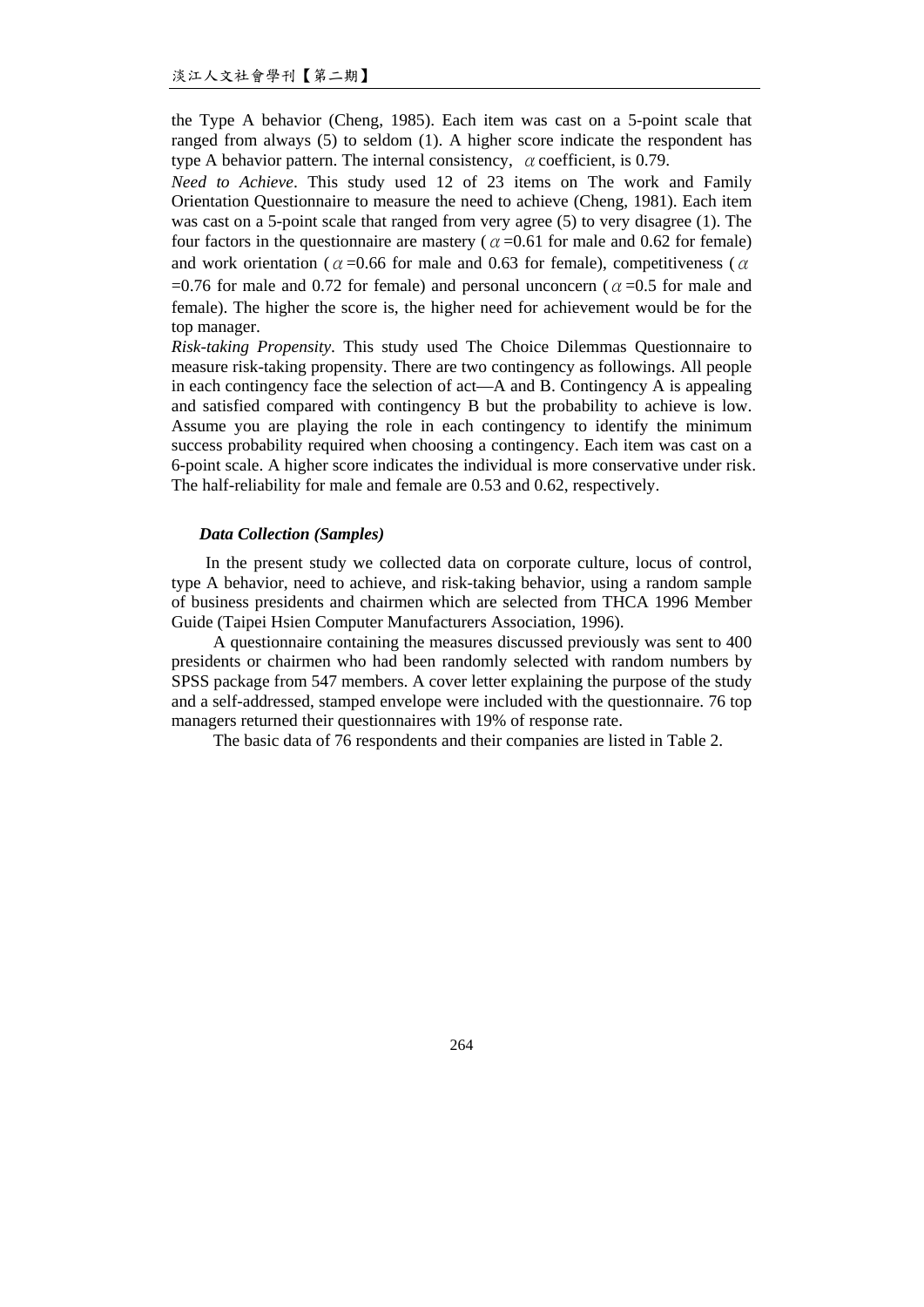| Characteristics                | No. of Sample  | Percentage (%) |
|--------------------------------|----------------|----------------|
| Age:                           |                |                |
| Below 35                       | $\sqrt{2}$     | 2.6            |
| 36-40                          | 12             | 15.8           |
| $41 - 45$                      | 36             | 47.4           |
| 46-50                          | 15             | 19.7           |
| $51 - 55$                      | 6              | 7.9            |
| Over 56                        | 5              | 6.6            |
| Sex:                           |                |                |
| Male                           | 68             | 89.5           |
| Female                         | 8              | 10.5           |
| <b>Education Level:</b>        |                |                |
| Below Junior High School       | 3              | 4.0            |
| College                        | 24             | 31.5           |
| University                     | 33             | 43.4           |
| Graduate School                | 16             | 21.1           |
| Age of the Company:            |                |                |
| Below 5 years                  | $\overline{2}$ | 2.6            |
| $5.1 - 10$ years               | 12             | 15.8           |
| 10.1-15 years                  | 22             | 28.9           |
| 15.1-20 years                  | 25             | 33.0           |
| Over 20 years                  | 15             | 19.7           |
| No. of Employee in The Company |                |                |
| Belonged:                      |                |                |
| Below 150                      | 34             | 44.7           |
| 151-500                        | 28             | 36.8           |
| Over 500                       | 14             | 18.5           |
|                                |                |                |

Table 2 The Basic Data of 76 Respondents and Their companies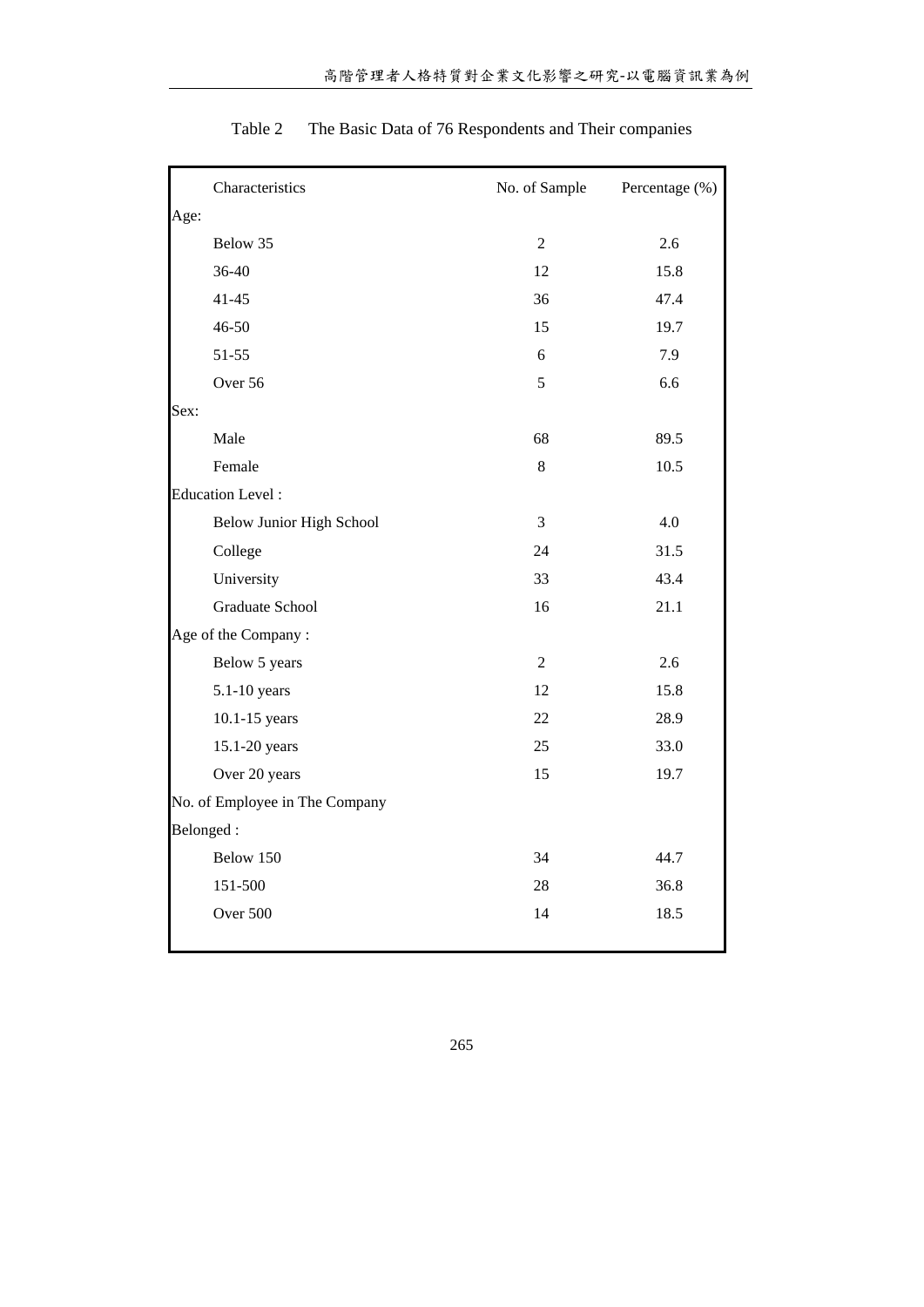#### **Method of Data Analysis**

This study tested the hypothesizes, using covariance structure modeling with the LISREL 7 software package (Joreskog & Sorbom, 1989). This method allowed us to identify latent variables and structural equation coefficients simultaneously.

First, a preliminary measurement model for the study is developed, with confirmatory analyses that provide evidence of the convergent, discriminant, and nomological validities of the measures; then, a structural equations model is developed and tested. The equations provide tests for the started hypotheses. Together, the measurement and structural equations models provide evidence for the construct validity of the measures.

There are four sets of variables, two are latent variables and the other two are observed variables. In latent variables, which is assumed〝cause〞in relationships is called latent independent variables or exogenous variables, denoted by  $\xi$ , and the other which is assumed〝result〞in relationships is called latent dependent variables or endogenous variable, denoted by  $\eta$ .

In observed variables, which belongs to the indicators of latent independent variables  $\xi$  is called X variable. In a like manner, the other one which belongs to the indicators of dependent variables  $\eta$  is called Y variable.

There are no direct relationships between latent independent variables  $\xi$  and Y variables, latent dependent variables  $\eta$  and X variables, and X and Y variables don't have direct relationships. Consequently, the four sets of variables,  $\xi$  and  $\eta$ , X and Y, result in five kinds of relationships as follows:

- 1. The direct effect of  $\xi$ -variables on other  $\xi$ -variables, denoted by  $\Phi$ .
- 2. The direct effect of  $\xi$ -variables on  $\eta$ -variables, denoted by  $\Gamma$ .
- 3. The direct effect of  $\eta$ -variables on other  $\eta$ -variables, denoted by B.
- 4. The direct effect of X-variables on  $\xi$ -variables, denoted by  $\Lambda_{\rm x}$ .
- 5. The direct effect of Y-variables on  $\eta$ -variables, denoted by  $\Lambda_{\nu}$ .

Furthermore, there are also three sets of error. The first one is measurement error for X variables, denoted by  $\delta$ ; second is measurement error for Y variables, denoted by  $\varepsilon$ ; third is error for random disturbance terms in equations, denoted by ζ.

The relationships between exogenous variables and endogenous variables, X variables and Y variables can be divided into two parts a structural equation model and a measurement model. The structural equation specifies the causal effects and mounts of the unexplained variable. The measurement model specifies how the latent variables are measured in terms of the observed variables and is used to describe the validity and reliability of the observed variables.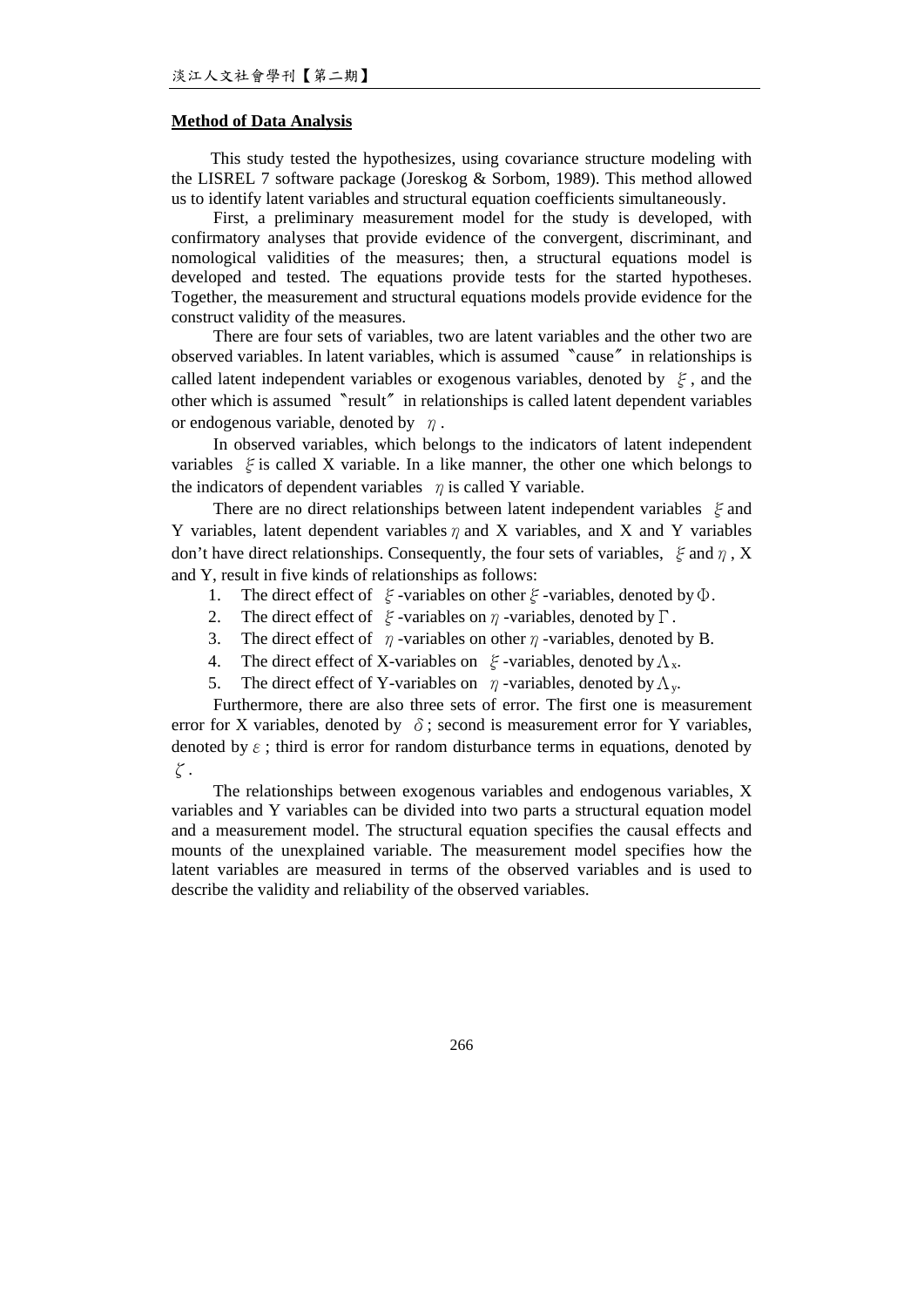The general LISREL model can be written as follows:

1. Structural Equation Model:

$$
\eta = B \eta + \Gamma \xi + \zeta
$$

- 2. Measurement Model for X:  $X = \Lambda_{\mathbf{x}} \xi + \delta$
- 3. Measurement Model for Y:

$$
Y = \Lambda_{y} \eta + \varepsilon
$$

The confirmatory analysis itself is submodel of LISREL and the factor analysis method relative to exploratory factor analysis (EFA) (Cheng & Cheng, 1994). Generally, it is suitable for research in the mature stage to verify or describe the member and nature of parameters in factor analysis. It is used as a way to verify whether the indicator variable—X or Y, can properly describe endogenous (latent) variables  $\xi$  or  $\eta$ . The R<sup>2</sup> of indicator variables, X or Y, can be the reliability of latent variables. The method is better because of its simultaneous test.

As a result of the structural equation model let the researchers to test the causal model that contain observable variables and indicator, such as corporate culture or personality traits, the LISREL model is a proper one to explore the relation between these endogenous variables.

Figure 3 shows the path diagram for this study variables, where ellipse denotes the endogenous variable and rectangles denotes the indicators.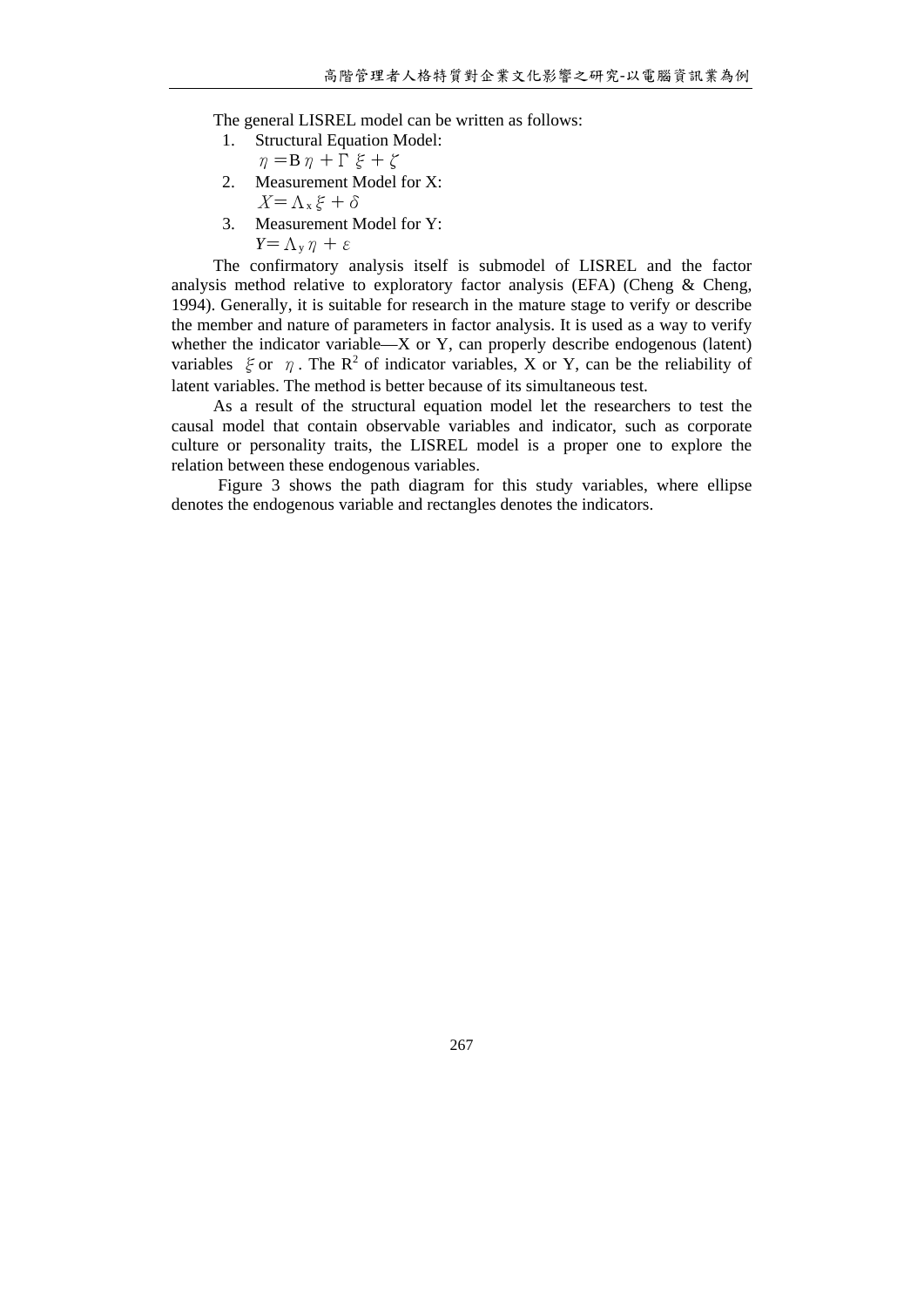

Figure 3 Path Diagram for This Study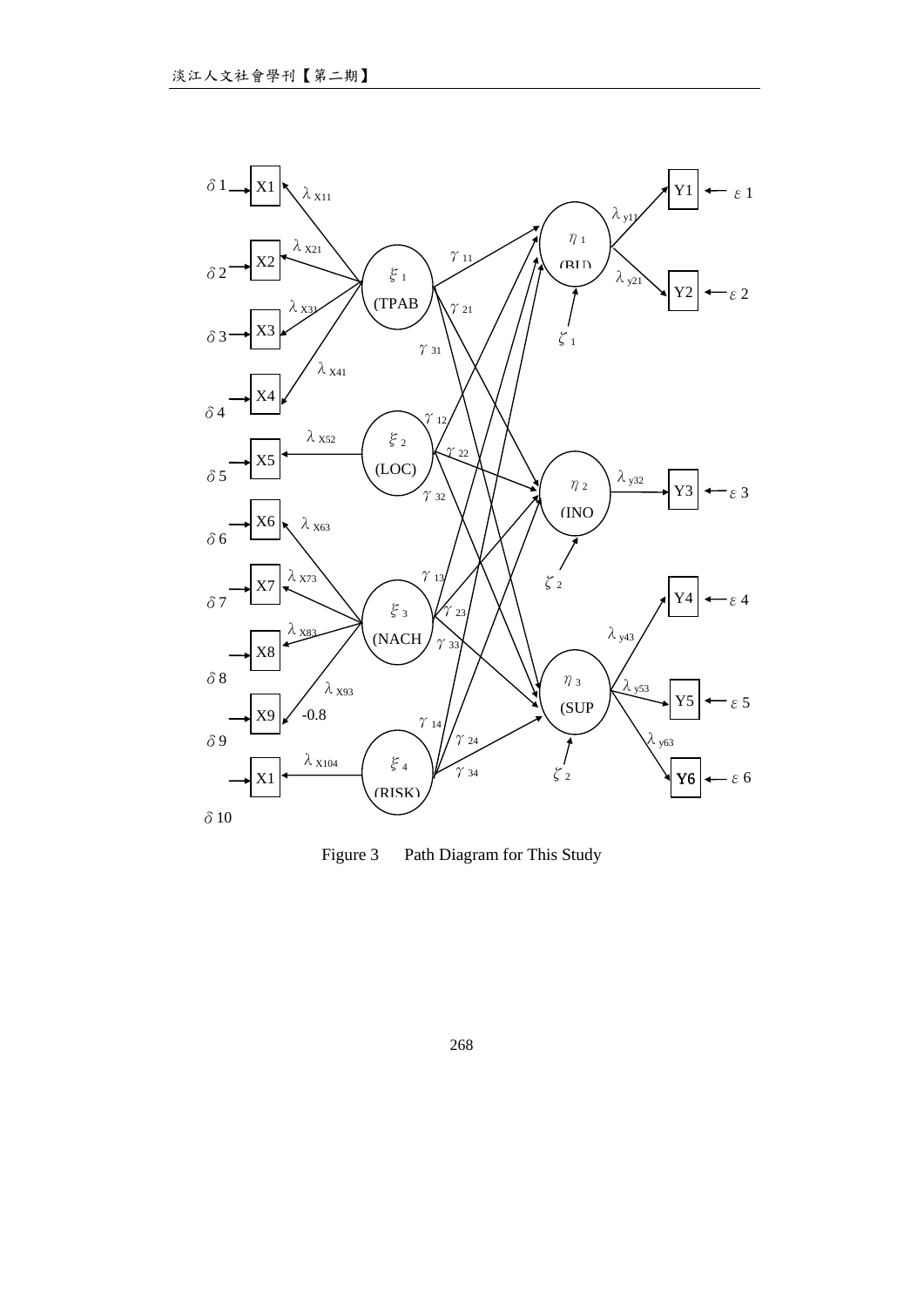The structural equations are formulated as follows:

$$
\begin{bmatrix} BU \\ INO \\ SUP \end{bmatrix} = \begin{bmatrix} O & O & O \\ B_{21} & O & O \\ B_{31} & B_{32} & O \end{bmatrix} \begin{bmatrix} BU \\ INO \\ SUP \end{bmatrix} + \begin{bmatrix} \gamma_{11} & \gamma_{12} & \gamma_{13} & \gamma_{14} \\ \gamma_{21} & \gamma_{22} & \gamma_{23} & \gamma_{24} \\ \gamma_{31} & \gamma_{32} & \gamma_{33} & \gamma_{34} \end{bmatrix} \begin{bmatrix} TPAR \\ LOC \\ NACH \\ RISK \end{bmatrix} + \begin{bmatrix} \zeta_{1} \\ \zeta_{2} \\ \zeta_{3} \end{bmatrix}
$$

The measurement models for X of this study can be formulated as:

$$
\begin{bmatrix}\nX_1 \\
X_2 \\
X_3 \\
X_4 \\
X_5 \\
X_6 \\
X_7 \\
X_8 \\
X_9 \\
X_1\n\end{bmatrix} = \begin{bmatrix}\n\lambda_{X11} & 0 & 0 & 0 \\
\lambda_{X21} & 0 & 0 & 0 \\
\lambda_{X31} & 0 & 0 & 0 \\
\lambda_{X41} & 0 & 0 & 0 \\
0 & \lambda_{X52} & 0 & 0 \\
0 & 0 & \lambda_{X63} & 0 \\
0 & 0 & \lambda_{X73} & 0 \\
\lambda_{Y1} & 0 & 0 & \lambda_{X83} \\
\lambda_{Y2} & 0 & 0 & \lambda_{X73} \\
0 & 0 & \lambda_{X83} & 0 \\
\lambda_{Y3} & 0 & 0 & \lambda_{X104}\n\end{bmatrix} \begin{bmatrix}\n\delta_1 \\
\delta_2 \\
\delta_3 \\
\delta_4 \\
\delta_5 \\
\delta_6 \\
\delta_7 \\
\delta_8 \\
\delta_8 \\
\delta_9 \\
\delta_0\n\end{bmatrix}
$$

The measurement models for Y of this study can be formulated as:

$$
\begin{bmatrix} Y_1 \\ Y_2 \\ Y_3 \\ Y_4 \\ Y_5 \\ Y_6 \end{bmatrix} = \begin{bmatrix} \lambda_{111} & 0 & 0 \\ \lambda_{121} & 0 & 0 \\ 0 & \lambda_{132} & 0 \\ 0 & 0 & \lambda_{143} \\ 0 & 0 & \lambda_{153} \\ 0 & 0 & \lambda_{163} \end{bmatrix} \begin{bmatrix} \varepsilon_1 \\ \varepsilon_2 \\ \varepsilon_3 \\ SUP \end{bmatrix} + \begin{bmatrix} \varepsilon_1 \\ \varepsilon_2 \\ \varepsilon_3 \\ \varepsilon_4 \\ \varepsilon_5 \\ \varepsilon_6 \end{bmatrix}
$$

# **Analysis and Results**

# **Results of Confirmatory Analysis**

Confirmatory analysis can be used as a tool to verify if the indicator variables are proper to measure the structural equation model. The measurement models for X variable and Y variable will be described individually.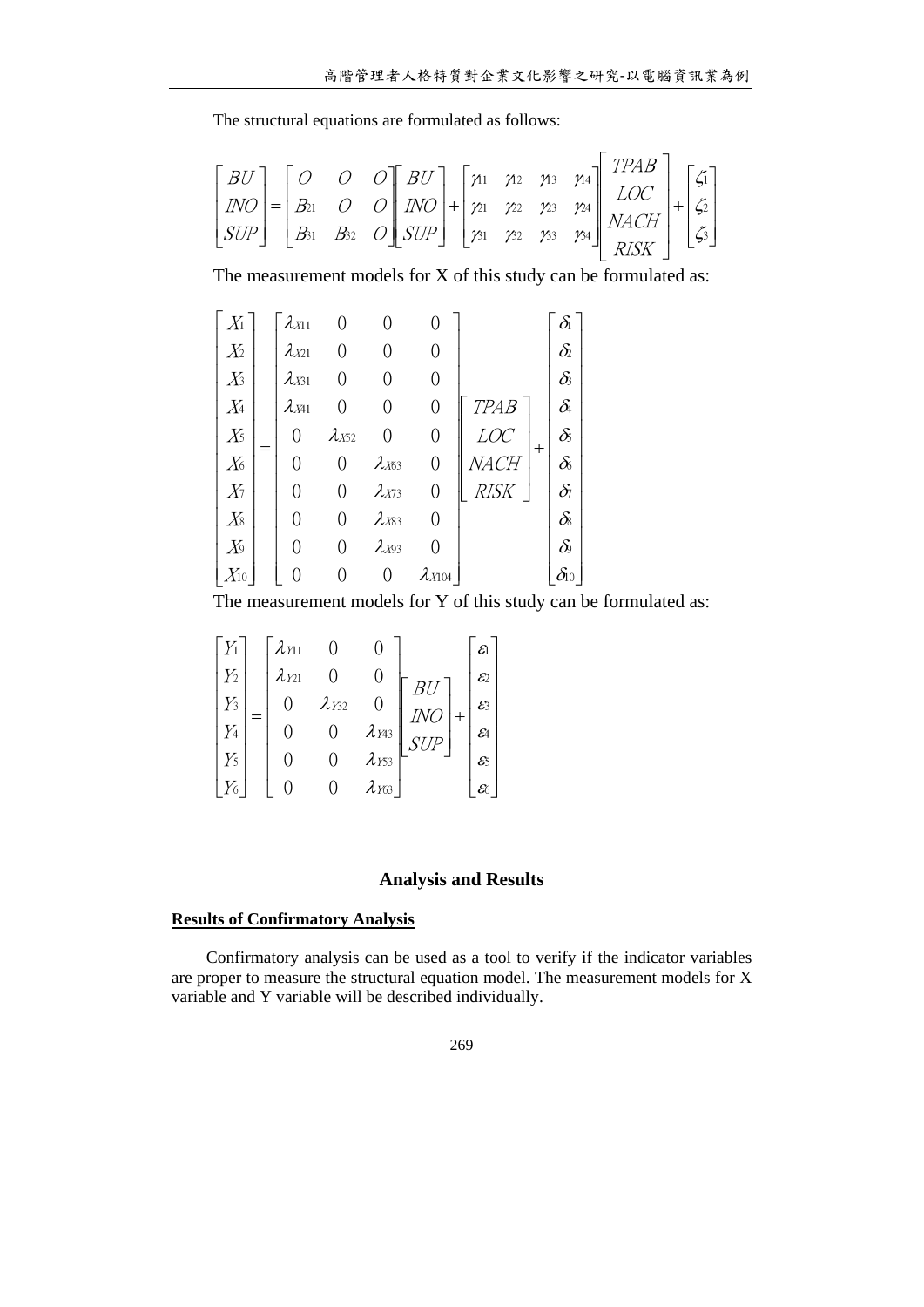The confirmatory factor analysis model is one type of factor model that allows the researcher to specify hypotheses and that provides information to determine whether the observed data confirm the hypothesized model structure (Hair et.al., 1995, p.696). The parameter  $\phi$  allows for correlated constructs; the  $\lambda$  parameter is analogous to factor loading. Figure 4 shows the path diagram of confirmatory analysis for X variable. This study finds that, in TPAB, the X4 (aggression or hostility) has the largest value, 0.826, which means that X4 is the prime indicator of TPAB; X3, impatience (0.42), and X1, time urgency (0.299), are the second and third indicators, respectively. Because this order is also the order of influence on type A behavior in a personalit trait context, it implies that the aggressive top managers are apt to have type A behavior. LOC is measured by X5, locus of control (0.892), and X7, work orientation (-0.563). Similarly, NACH is measured by X6, mastery (0.548); X7, work orientation (0.949); X8, competitiveness, (0.385); and X9, personal unconcern, (-0.702). Top managers with work orientation (X7) have the personal of need to achieve (NACH). RISK is measured by X10, risk-taking propensity, (0.922) which is the only one indicator for it. In terms of  $\phi$ , the correlation between constructs, we also can find that all of them are mutually correlated. Among the constructs, the degree of correlation between LOC and NACH is the highest with a value at 0.406.

In the same way, the explanation of confirmatory analysis for Y can be proceeded as above. From Figure 5, we can see that BU is measured by Y1 (bureaucratic culture indicator) with a parameter at 0.547 and Y2 (bureaucratic culture indicator) with parameter at 0.771; INO is only measured by Y3 (innovative culture indicator) with parameter at 0.922, SUP is measured by Y4 (supportive culture indicator) whose parameter is 0.321, Y5 (supportive culture indicator) with parameter at -0.451, and Y6 (supportive culture indicator) whose parameter is -0.975. The latent variables—BU, INO, and SUP—are mutual by correlated, among them the relation between INO and SUP is the largest one with a value of -0.493.